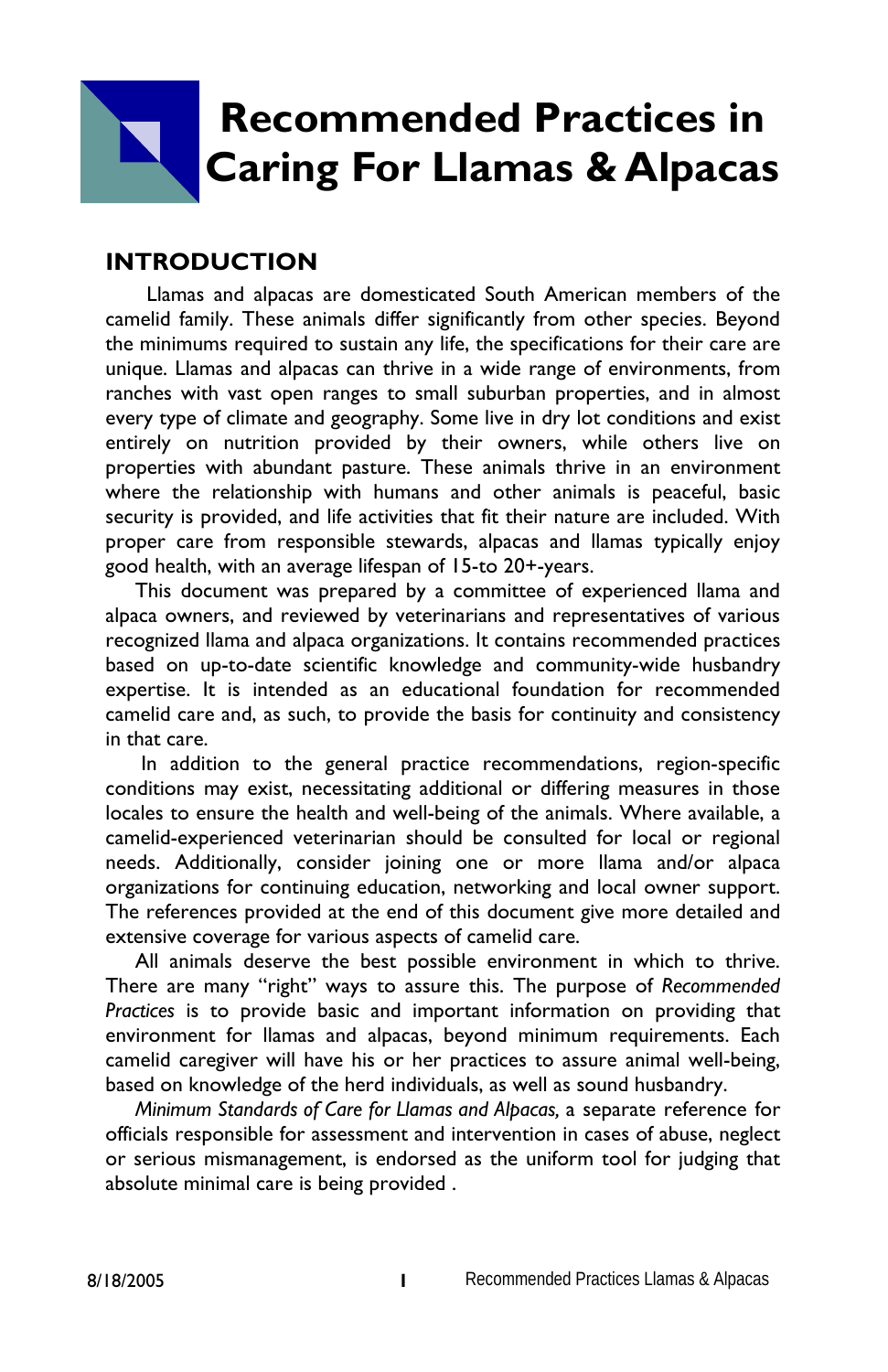# **NUTRITION**

- 1. Provide continuous access to potable water. The animals should not be required to break through ice or eat snow for their water. In extreme heat, water that is cool to the touch encourages consumption and helps avoid dehydration. In extreme cold, lukewarm water does the same.
- 2. Provide daily access to quality, mold-free hay and/or nutritious pasture. In general for adult maintenance, total feed should contain 10- 12% crude protein, dry matter basis, offered at the rate of 1.5% - 3% of body weight. Growing youngsters and late term pregnant or early lactating females may need 12-16% crude protein, dry matter basis. This may be obtained by using forage with higher protein content and/or a high-protein supplement. Because of subtle differences, llamas require the lower levels of protein while alpacas' requirements are higher. However, individual animals can require more or less feed. Use Body Condition Scoring (BCS) (see page 4) and consult with a veterinarian or animal nutritionist to determine individual needs.
- 3. If not pre-mixed into a supplemental feed being offered, provide free choice access to minerals appropriate for the species and the region. (A loose form is preferred.) Take any known mineral toxicities into consideration (e.g., copper, selenium).
- 4. Feed a cria that requires human intervention by utilizing a feeding tube or bottle regimen that minimizes human bonding. Supplemental feeding by humans should be done only when medically necessary and the cria should continue to reside with its mother and/or the herd to ensure appropriate behavioral development. Inappropriate animal-human bonding may result in severe behavior problems.

# **PHYSICAL ENVIRONMENT**

- 1. Provide natural or man-made shelter with sufficient ventilation and space to allow each llama and alpaca to find relief from environmental conditions (e.g., extreme cold, heat, humidity, precipitation, wind chill, waterlogged ground/standing water during periods of wet weather).
- 2. Provide a heating source or cooling measures when temperatures reach extremes, whether at home or traveling. Heat stress (hyperthermia) and hypothermia are life-threatening conditions. (See **Safekeeping** section for more information.)
- 3. In enclosed areas, manure should be routinely disposed of, mud prevented, and any urine build-up treated to prevent parasite problems and disease.
- 4. Provide fencing of sufficient height and strength to safely contain alpacas and llamas in designated areas. Fencing design should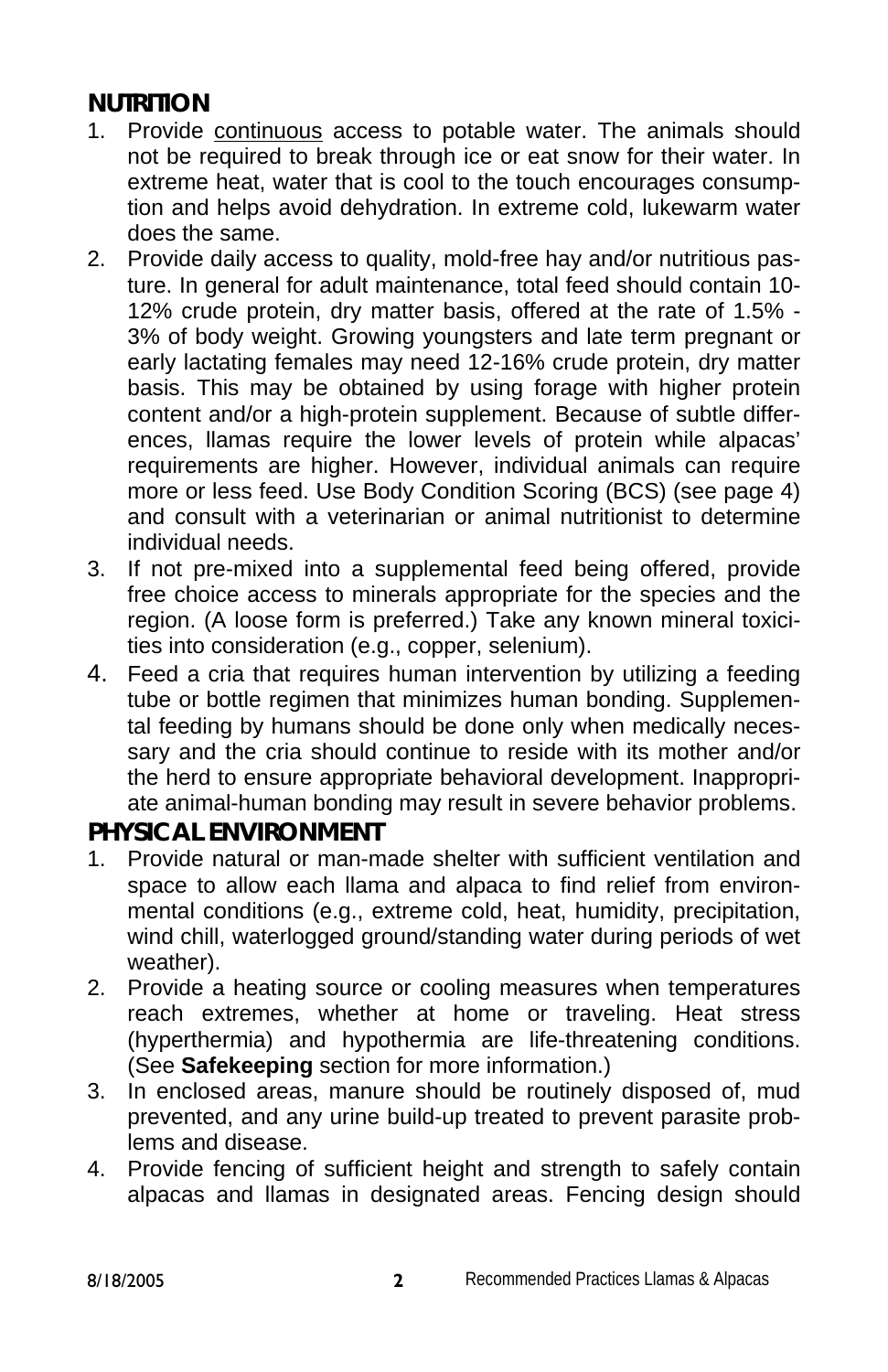prevent animals from becoming entangled. Barbed wire is not recommended.

- 5. House only the number of animals per enclosure that allows free and independent movement of each animal when not at work with a human, as well as the ability to exercise each day. Space requirements for llamas are generally greater than those for alpacas. Physical location and conditions (i.e., terrain, vegetation, availability of pasture, etc.), as well as herd composition (males, weanlings, females, etc.) will dictate the appropriate number of animals that can live within a defined area. Also, know your local zoning laws.
- 6. Llamas and alpacas are browsing and grazing animals. Where possible, provide them the opportunity to browse and graze daily.
- 7. In temporary situations such as at shows, or in case of health problems, llamas and alpacas may be kept in small spaces for a limited period of time. For longer periods (e.g., animals that are in quarantine), they should be exercised each day.

## **SOCIAL ENVIRONMENT**

- 1. Llamas and alpacas need to live in association with other herd animals, preferably at least one other llama or alpaca (unless a mature llama is serving as a guard llama). Without appropriate companionship, most will fail to thrive. Therefore, it is recommended that llamas and alpacas never live alone. A llama or alpaca should not be raised as a single baby away from any other camelids.
- 2. Alpha or highly territorial males may need to be corralled separately, but should be within sight of other alpacas or llamas.
- 3. Gelded llama males that do not exhibit breeding behavior or adult llama females can be used as single guardian animals with sheep, goats, alpacas, cattle or miniature horses. They cannot, however, successfully defend against such predators as cougar, bear, or dog packs without quick support from humans or guardian dogs.
- 4. Crias should remain with their dams until *at least* four months of age. (Six months is recommended to promote normal behavior and to assure good nutrition (allow for maturation of the forestomach)). When deprived of this herd environment during their growth and development, they can develop severely abnormal ways of relating to humans at sexual maturity or earlier.
- 5. Crias should **never** be sold as pets to be intentionally bottle-fed. Bottle-feeding should take place in a herd environment and **only** when medically necessary to ensure the health of the dam and/or the cria.

# **ROUTINE HUSBANDRY**

1. De-worm and vaccinate as needed in your locale to control parasite infection and disease. Seek guidance from knowledgeable local sources. Specific geographic areas are infested with meningeal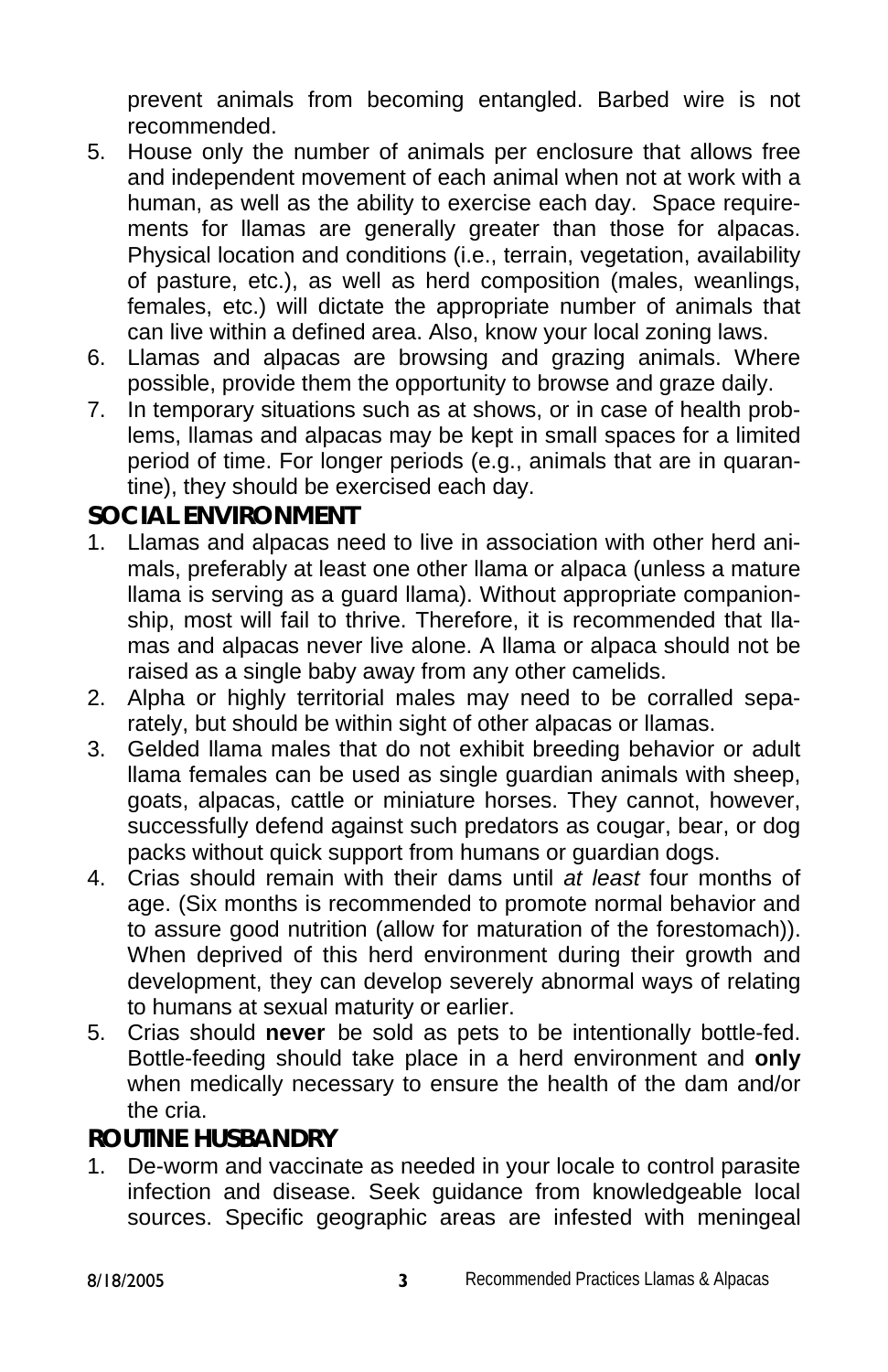worm, (*P. tenuis*) which can cause fatal damage to llamas and alpacas. Seek veterinary advice for preventive measures.

2. Hands-on physical assessment of each animal should be done regularly, at least twice a year. This should include weighing and/or body scoring (See Fig. A), mucous membrane color check (inner eyelid or gums), condition of incisors, and fiber coat evaluation. Weight loss, body score changes, pale color, listlessness or clumped stool should be cause for a more detailed health assessment such as fecal analysis, veterinary exam, and blood analysis. Excess weight gain should prompt a review of diet and activity.

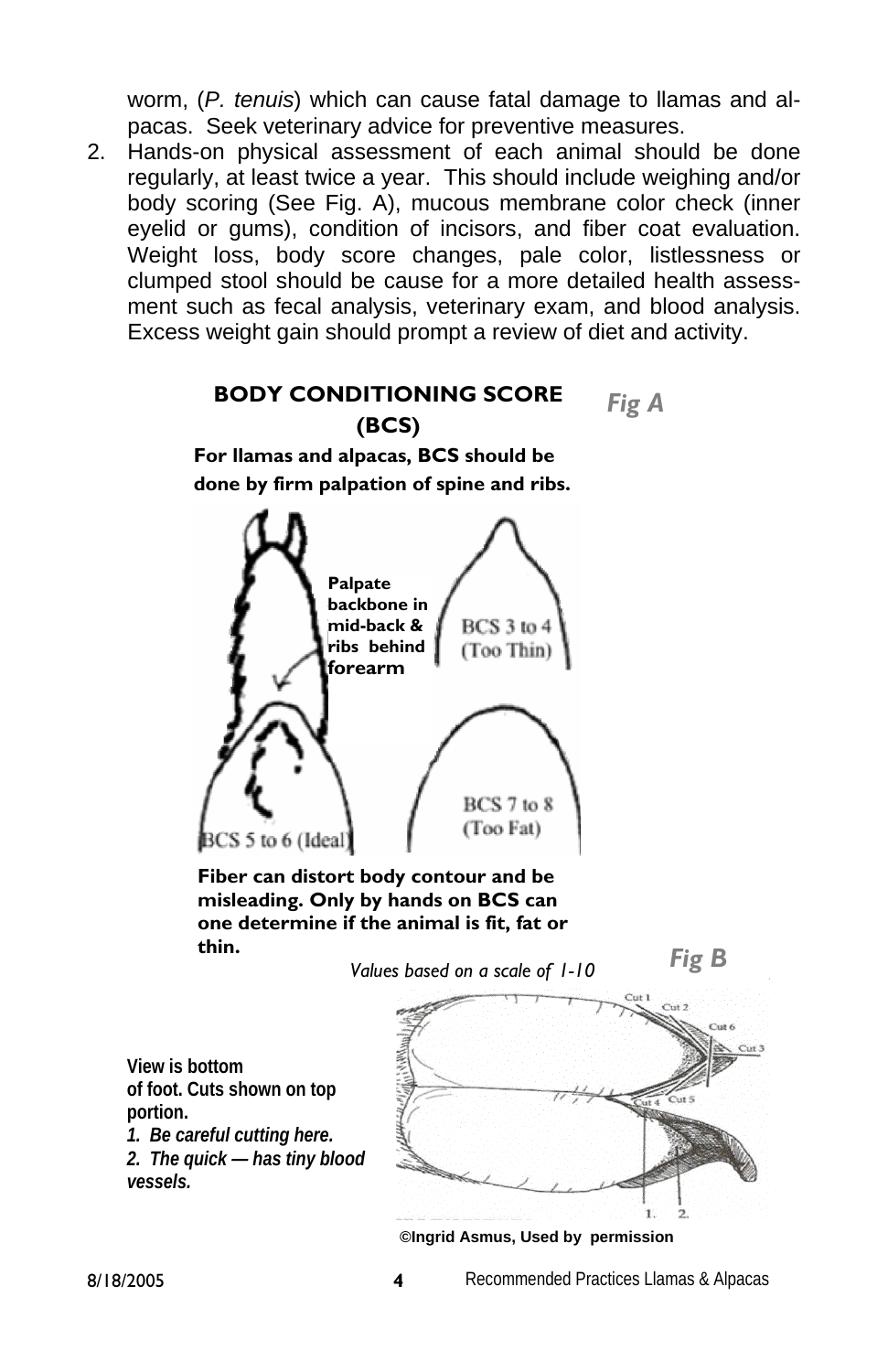- 3. Trim toenails if growth threatens lameness or compromises soundness. (See Figure B)
- 4. In warm to hot and especially humid climates, shear the fleece of most alpacas and thick or long fibered llamas every year. Animals with thin or slow-growing fiber may be shorn every other year. Animals with matted fleece should be shorn if prevention of heat stress or control of infestation by external parasites are issues in their environment.
- 5. Geld non-breeder males no earlier than 12 months, with 18-24 months recommended. Most geldings may be safely penned with either males or females once sufficient time has passed after gelding to ensure infertility. (To be safe, about 2 months.)
- 6. Do not breed animals with genetic defects or place them into situations where they can reproduce.
- 7. Provide immediate veterinary care for an ill or injured alpaca or llama, including dental care if the animals' ability to properly process food is compromised.

# **SAFE HANDLING**

1. Fit halters on llamas and alpacas so that the nosepiece allows for chewing, yet cannot slide down onto the soft cartilage of the nose and cut off breathing. Crown piece should be snug, holding the noseband in place. Improperly fitted halters can be life-threatening because, unlike some animals, camelids must breathe through their noses.

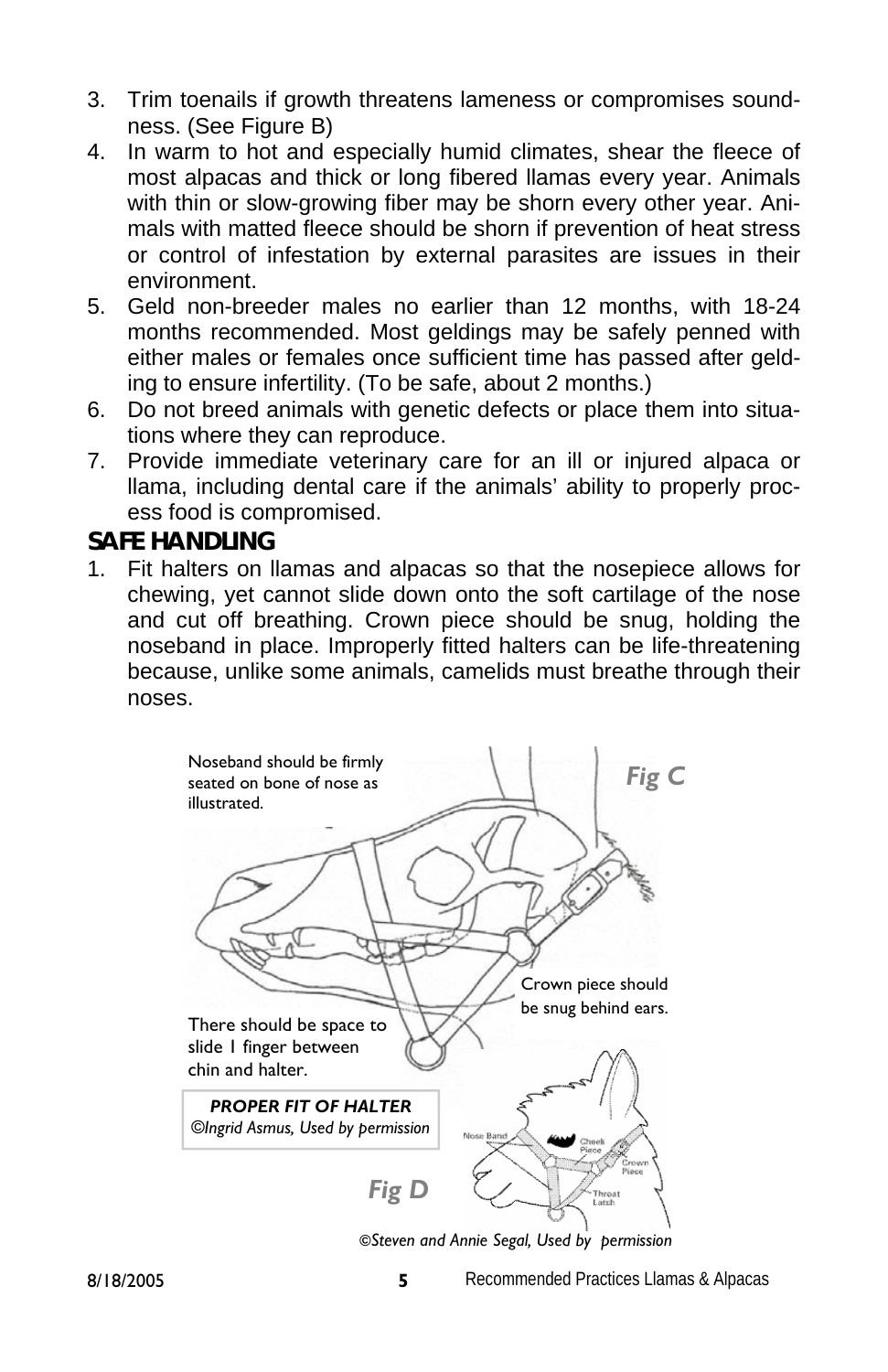- 2. Because they are often transported, train llamas and alpacas to halter, lead, and load into a transport vehicle. This will result in less stress and simplify transport activities.
- 3. Avoid wrapping a lead rope around your hands or body in order to prevent serious injury in the event a llama or alpaca suddenly takes flight.
- 4. Exercise great caution when transporting llamas and alpacas during extreme weather, either hot or cold. The transport vehicle must be well-ventilated, and it is essential to check for signs of heat stress (flared nostrils, lethargy) and/or hypothermia (shivering) at reasonable intervals, both while on the move and when parked.
- 5. Leave llamas and alpacas untied during transport. Llamas and alpacas tied during transport can suffer severe injury or death. On rare occasions, it may be prudent to tie animals for safety, as when transporting in a vehicle they could jump out of (not recommended).
- 6. Do not leave llamas or alpacas unattended in a livestock chute.
- 7. Before packing with llamas, take time to learn the saddle system to be used, how to secure it without causing injuries, and how to balance and pack it with weight appropriate for the specific llama. Do not load a llama under the age of two years, and do not fully load a llama until it is well-trained, well-conditioned, and near physical maturity, usually reached at 4 years old.
- 8. Select only alpacas or llamas that interact appropriately with people for use in making direct contact with the public. Props and settings should be safe for the animal, the handler and the public.
- 9. Spitting is part of a highly sophisticated body language used by camelids to express displeasure, to establish and maintain social order in the herd, and to respond to a serious threat. Camelids accustomed to positive interaction with people will not normally spit at humans.



8/18/2005 **6** Recommended Practices Llamas & Alpacas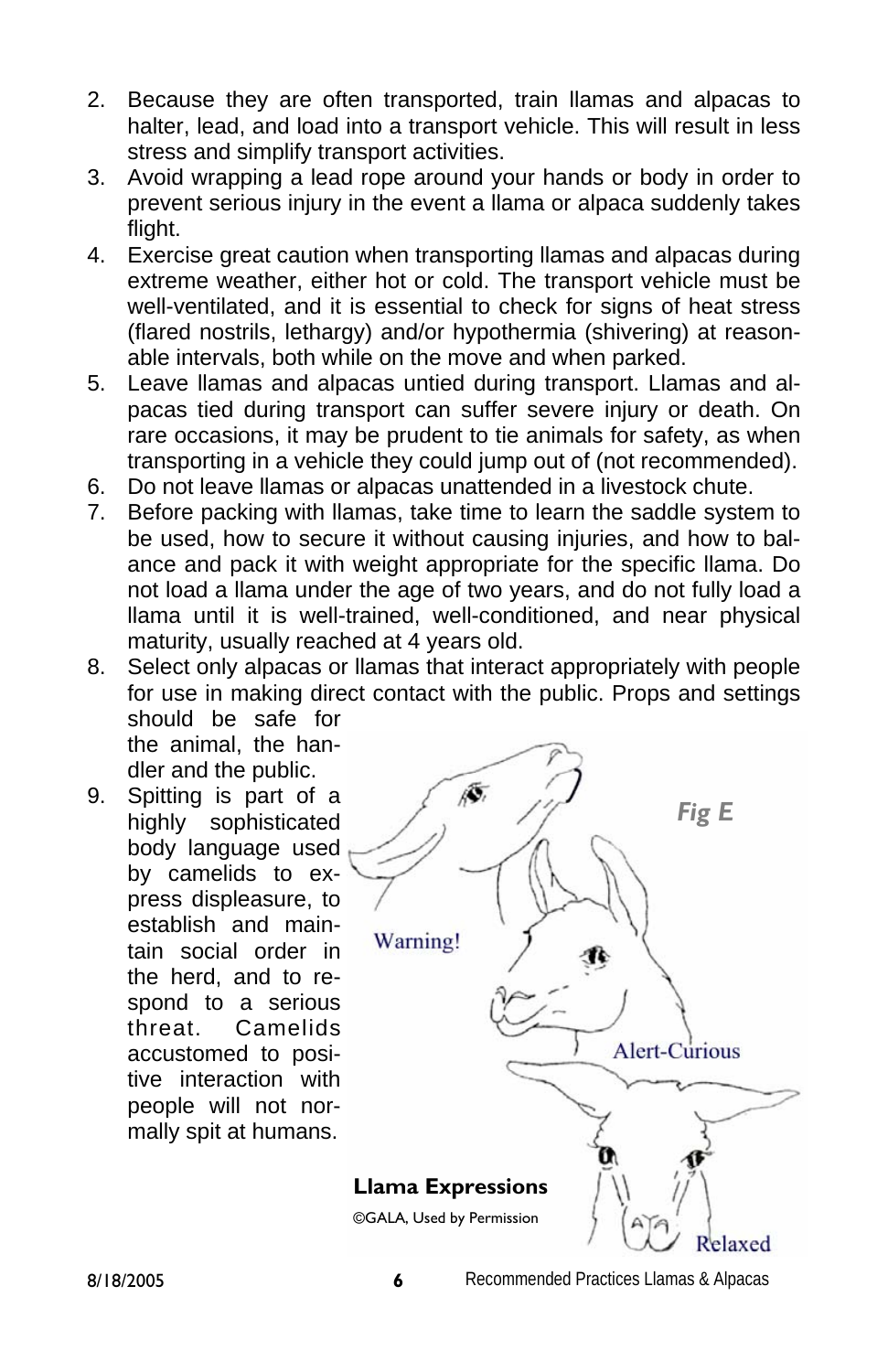# **SAFEKEEPING**

- 1. Never leave halters on unsupervised llamas or alpacas when they are released to their living environment.
- 2. With proper halter fit, animals that have been trained for tethered grazing can usually be left unsupervised for short periods of time, such as while on a pack trip, but must not be left staked out full time.
- 3. Intact males, if kept together, should normally be penned according to age, size, and disposition. Their behavior should be monitored to guard against excessive fighting. When fighting or intimidation threatens any individual llama or alpaca with malnutrition or serious injury, change the grouping.
- 4. Examine the "fighting" teeth of group-housed males at least once per year and trim when needed to prevent injury to one another.
- 5. Provide multiple feeding stations to ensure that passive animals have equal access to hay and to reduce possible conflict over food.
- 6. Intact males, beginning at 6-8 months of age, should be kept separate from females of all ages. It is possible for a precocious male to impregnate a female. Exception: a stud kept with his females for breeding purposes.
- 7. When introducing a female with a cria at her side to a stud for breeding, take care to ensure that the stud does not breed or injure the youngster.
- 8. For the safety of other livestock, blunt the canine or "fighting teeth" of male llamas and alpacas as soon as they fully erupt through the gum line. This generally occurs after two years of age. Trim every 1-2 years until teeth no longer grow (7-8 years old).
- 9. Llamas and alpacas must be safeguarded against eating poisonous plants or other dangerous materials, both at home and on the roadside or trail. Owners and caretakers of llamas and alpacas should make a point of becoming knowledgeable about the plants that are toxic or deadly poisonous.
- 10. Camelids must never be used for human activities that will inevitably lead to the animal's trauma and/or death, such as being hunted, used for roping practice, or used as live prey for "ranch" predators.
- 11. The rare llama or alpaca that becomes completely unmanageable should be placed with an experienced rescue person or group, rather than given away or sold without disclosure of the problem.
- 12. Hyperthermia (HEAT STRESS) and hypothermia are lifethreatening conditions requiring immediate recognition and response, at home or while traveling.
	- a. Initial and often subtle signs of heat stress are elevation of core temperature over 104 F (normal is 99.5- 101.5 F), heart rate over 80/minute (normal is 48-68 beats/minute), increased respi-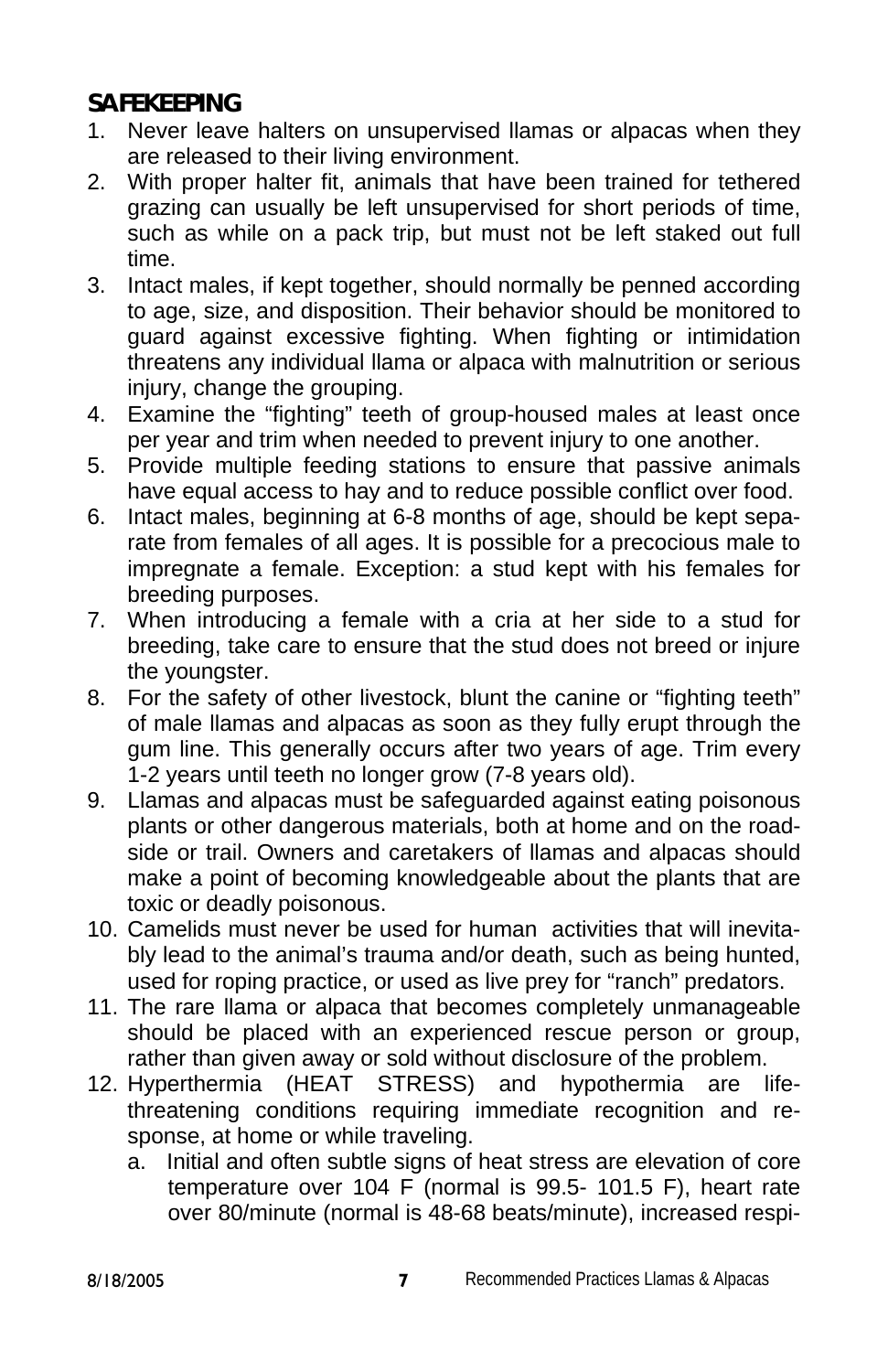ratory rate over 40/minute (normal is 10-30 breaths/minute), panting, flared nostrils, lethargy, decreased appetite, reddened skin, and swollen scrotum. Intervene with rapid cooling, using cool or cold water, on front of neck, legs, armpits, underbelly. groin and under tail. Do not wet topline. Also use shade, fans and cool drinking water. Important: Use a rectal thermometer to monitor core temperature of afflicted animal as treatment progresses, as well as to check temperatures of other animals in herd. Consult your veterinarian for assistance.

 Far more ominous signs of advanced heat stress are decreased urination progressing to renal shutdown, open mouth breathing, trembling, weakness, abortion, decreased mental function, and convulsions. Death can follow quickly without immediate veterinary intervention.

NOTE: Heat stress risk is higher in (but not limited to) humid areas. Factors such as obesity, heavily matted fiber, age (old or very young), illness and strenuous exercise add to the risk in any region. When it is hot, check your animals carefully!

**b. Hypothermia** can occur when temperatures dip to extremes. Wind and wet weather, combined with low temperatures, greatly increase the danger of hypothermia. Most at risk are newborns, who have minimal insulation and poor thermoregulation, and the very old, very thin or light-fibered animal. Signs include decreased body temperature, shivering, decreased heart rate, depression and, in extreme cases, slow and shallow breathing. Intervention includes providing deep straw bedding in a dry shelter with protection from wind, blankets, coats, hair dryers to warm wet exposed areas such as ears, lukewarm drinking water and close proximity to the warmth of other animals. Warm water enemas may be helpful in severe cases. Alpacas and llamas may need extra calories from supplements (e.g., corn) in very cold weather, but use in moderation to prevent acidosis.

**Shearing** the fiber in early springtime, ahead of severe heat, is a preventive for heat stress and also gives time for adequate fiber to grow for winter warmth.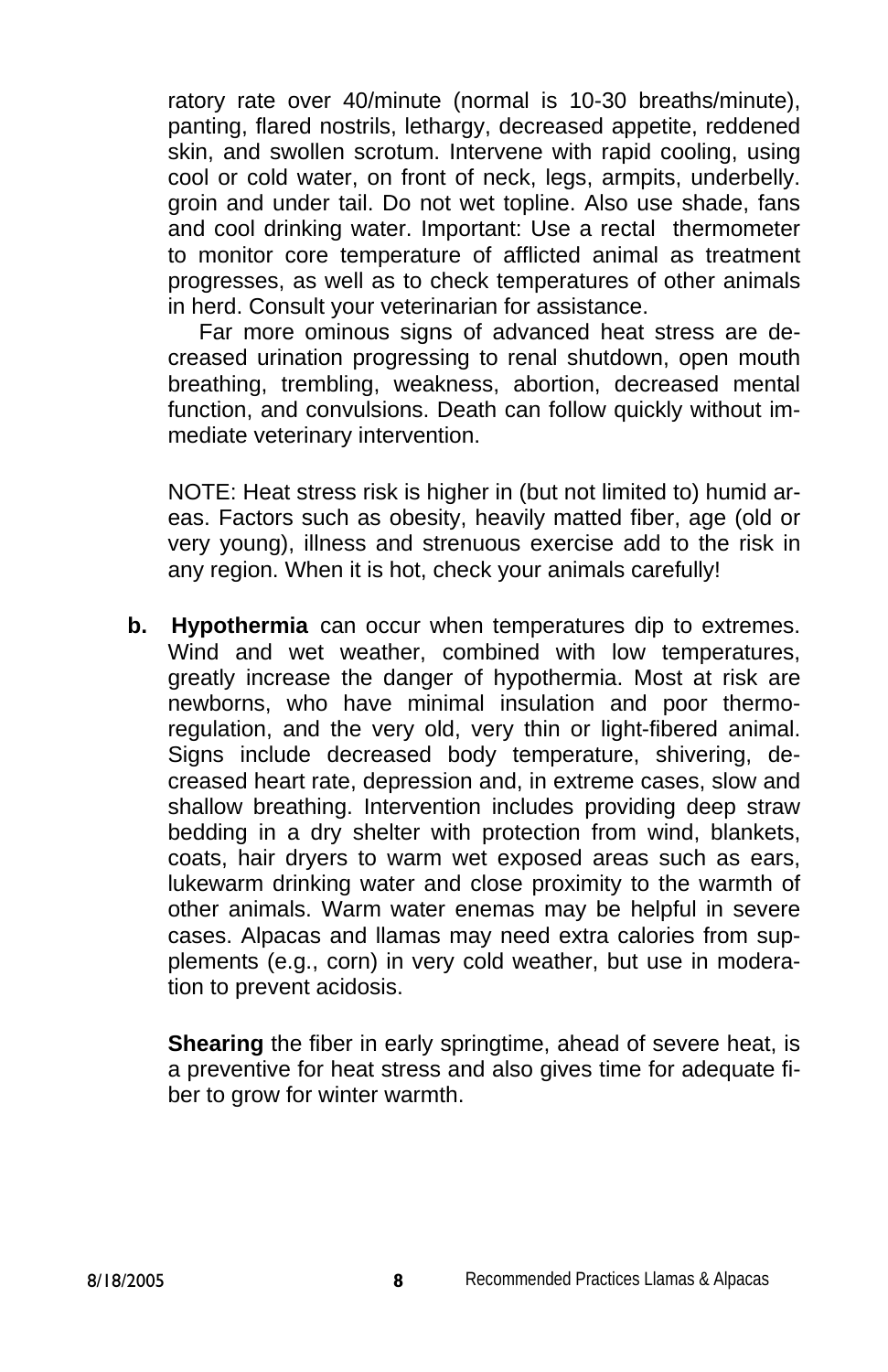# **ADDITIONAL RESOURCES**

#### **Books**

**Caring for Llamas and Alpacas, A Health and Management Guide,** Clare Hoffman, DVM & Ingrid Asmus; Rocky Mountain Llama and Alpaca Association c/o Janice Adamcyk, 39420 Olson Court, Kiowa, CO 80117-9604, (303) 621-2960; 3rd Edition 2011. **Llama and Alpaca Neonatal Care;** Bradford B. Smith, DVM, PhD, Karen I. Timm, DVM, PhD, Patrick O. Long, DVM. http://www.amazon.com/, 1996. **Medicine and Surgery of Camelids,** Murray E. Fowler, DVM; Wiley-Blackwell Publishing, 2121 South State Ave., Ames, Iowa 50014-8300; www.amazon.com; 3rd Edition 2010. **The Complete Alpaca Book,** Eric Hoffman, Bonny Doon Press, Santa Cruz, CA (831) 426-8649, bonnydoonpress@bonnydoonalpacas.org,

2nd Rev. Edition**,** 2006.

#### **Pamphlets and Periodicals**

**Alpacas Magazine** c/o Alpaca Owners & Breeders Assoc. (615) 834-4195 www.AlpacasMagazine.com **American Livestock Magazine** PO Box 578 Gatesville,TX 76528 (888) 439-2748 www.americanlive.com **Backcountrv Llama** Alexa Metrick Alexa@thebackcountryllama.com www.bcllama.com **ILR Educational Pamphlets:** Obtain from www.lamaregistry.com PO Box 8, Kalispell, MT 59903 (406) 755-3438 **International Camelid Quarterly** Rysko Pearson Productions 82 Daisywood Dr. Hammonds Plains, Nova Scotia, Canada B48 OE1 (403) 275-5170 www.llamas-alpacas.com **Llama Life II** 5232 Blenheim Road, Charlottesville, VA 22902 (434) 286-2288 PaigeInk@aol.com www.llamalife.com/

8/18/2005; 4/15/2013 9 Recommended Practices Llamas & Alpacas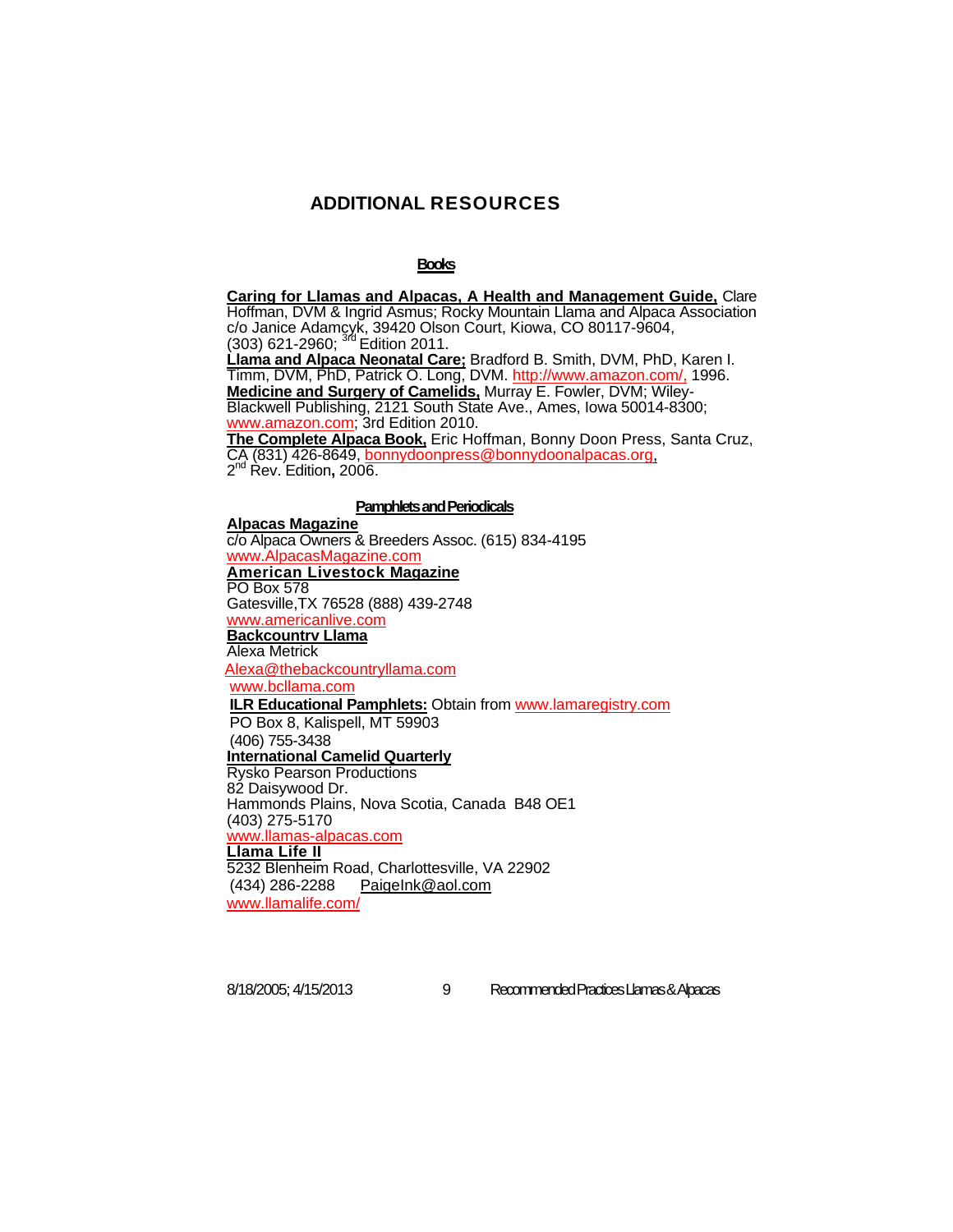#### **Teachinq Programs at Schools of Veterinary Medicine**

Colorado State University Voss Veterinary Teaching Hospital (970) 419-70511 www.cvmbs.colostate.edu

Ohio State University College of Veterinary Medicine (614) 292-1171 www.vet.ohio-state.edu

Oregon State University College of Veterinary Medicine (541) 737-2098 http://oregonstate.edu/vetmed/

Tufts University School of Veterinary Medicine (508) 839-5302 http://www.tufts.edu/vet/

Washington State University College of Veterinary Medicine (509) 335-9515 www.vetmed.wsu.edu

## **Websites of Organizations**

| www.alpacainfo.com | Alpaca Owners & Breeders Assn. Inc. (AOBA)                |  |  |
|--------------------|-----------------------------------------------------------|--|--|
| www.galaonline.org | Greater Appalachian Llama & Alpaca Assn.<br>(GALA)        |  |  |
| www.icinfo.org     | International Camelid Initiative                          |  |  |
| www.lamasorg.com   | Llamas & Alpacas of the Middle Atlantic<br>States (LAMAS) |  |  |
| www.lanainfo.org   | Llama Association of North America (LANA)                 |  |  |
| www.rmla.com       | Rocky Mountain Llama Association (RMLA)                   |  |  |

# **Registries**

| www.alpacaregistry.com |                                   | Alpaca Registry, Inc. (ARI)            |  |
|------------------------|-----------------------------------|----------------------------------------|--|
| (402) 437-8484         |                                   |                                        |  |
| www.lamaregistry.com   | International Lama Registry (ILR) |                                        |  |
| (406) 755-3438         |                                   |                                        |  |
| 8/18/2005; 4/15/2013   | 10                                | Recommended Practices Llamas & Alpacas |  |
|                        |                                   |                                        |  |